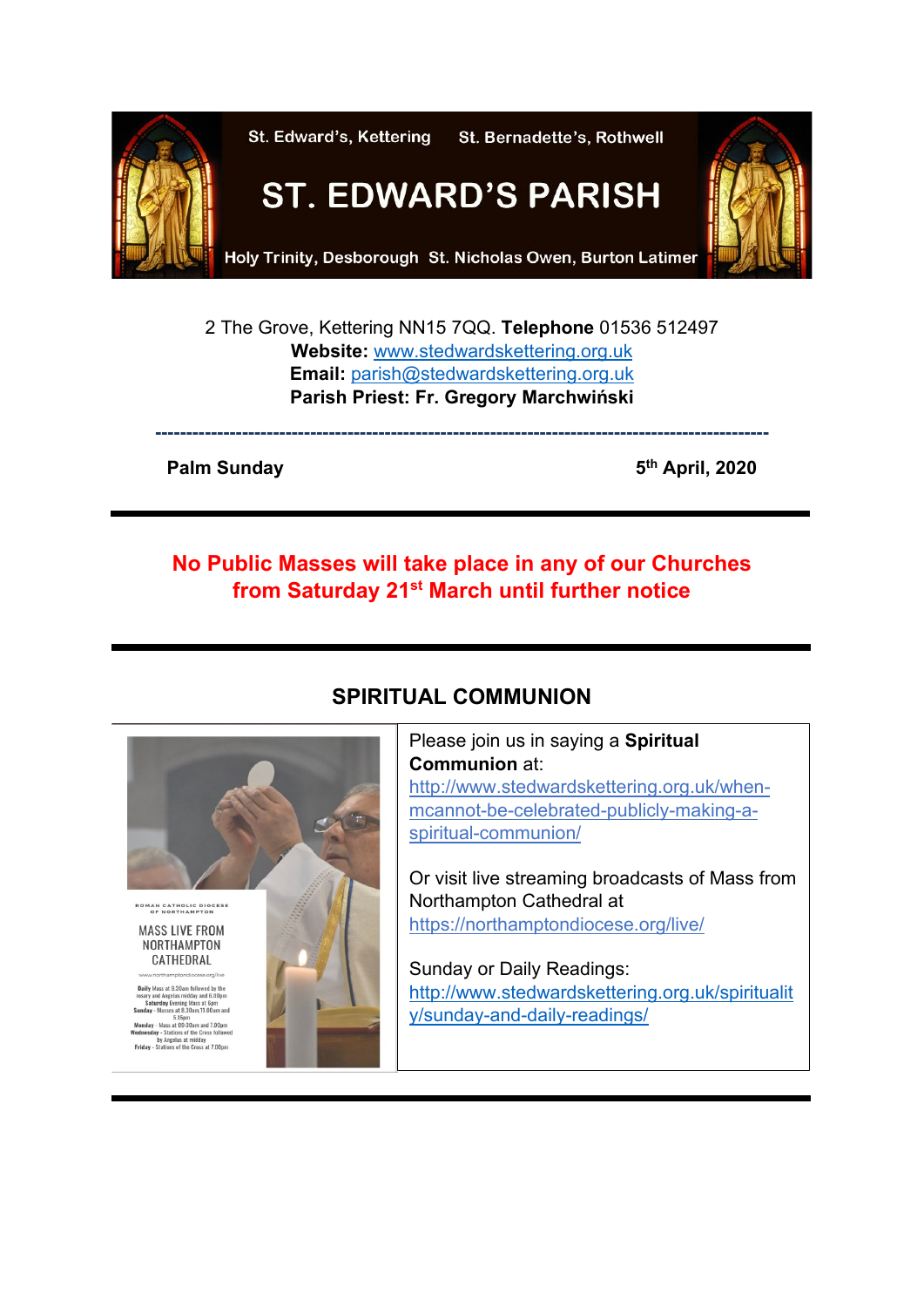



# **HOLY WEEK LIVE BROADCAST SERVICES FROM NORTHAMPTON CATHEDRAL**

**<https://northamptondiocese.org/live/>**

**Saturday 4th April 6pm** Vigil Mass

**Sunday 5th April – PALM SUNDAY 8.30am** Mass **11am** Mass **5.15pm** Mass

**Monday 6th April 9.30am** Mass followed by the Rosary

**12noon** Angelus **6pm** Angelus **7pm** Holy Week reflection by Bishop David on the Mercy of God

**Tuesday 7th April 9.30am** Mass followed by the Rosary **12noon** Angelus **6pm** Angelus

**Wednesday 8th April 9.30am** Mass followed by the Rosary **12noon** Angelus followed by the Stations of the Cross **6pm** Angelus

**Thursday 9th April – MAUNDY THURSDAY 9.30am** Mass followed by the Rosary **12noon** Angelus **7pm** Mass of the Lords Supper

**Friday 10th April – GOOD FRIDAY 3pm** Solemn Liturgy of the Passion of the Lord **7pm** Stations of the Cross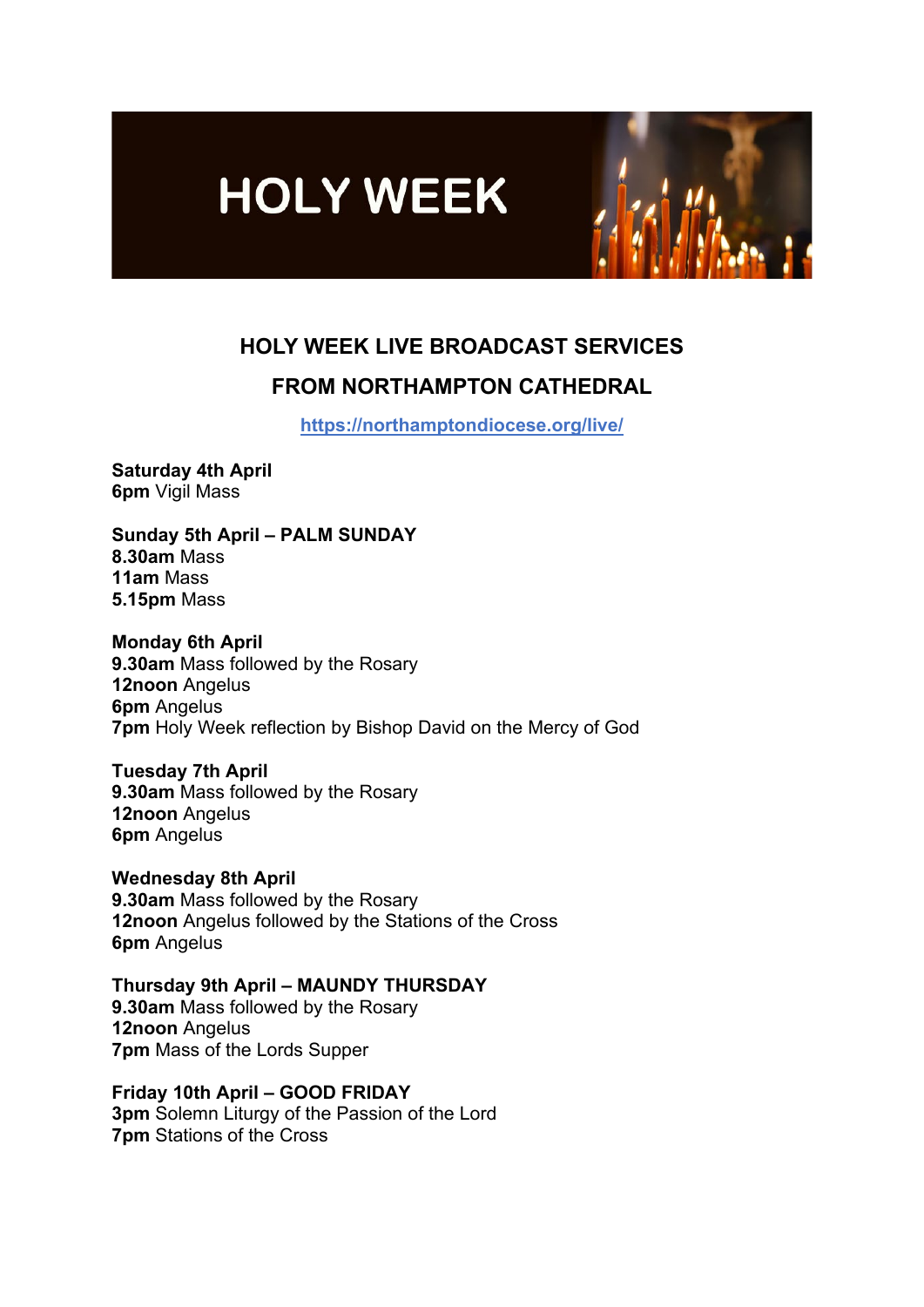**Saturday 11th April – EASTER VIGIL OF THE LORD'S RESURRECTION 8pm** Easter Vigil

**Sunday 12th April – EASTER SUNDAY 8.30am** Mass **11am** Mass **5.15pm** Mass

### **POPE'S HOLY WEEK MESSAGE: 'CREATIVITY OF LOVE CAN OVERCOME ISOLATION'**

Pope Francis sends a video message as Christians around the world prepare to celebrate Holy Week



## **[https://youtu.be/x](https://youtu.be/xMJDCnmdhRg)MJDCnmdhRg**

Please keep an eye on the Vatican News channel for live streaming of events. <https://www.vaticannews.va/en.html>

### **THIS WEEK'S MASS INTENTIONS**

**Saturday** - Anderson Family **Sunday** - Elizabeth (Lizzie) Anderson **Monday** - for the Parish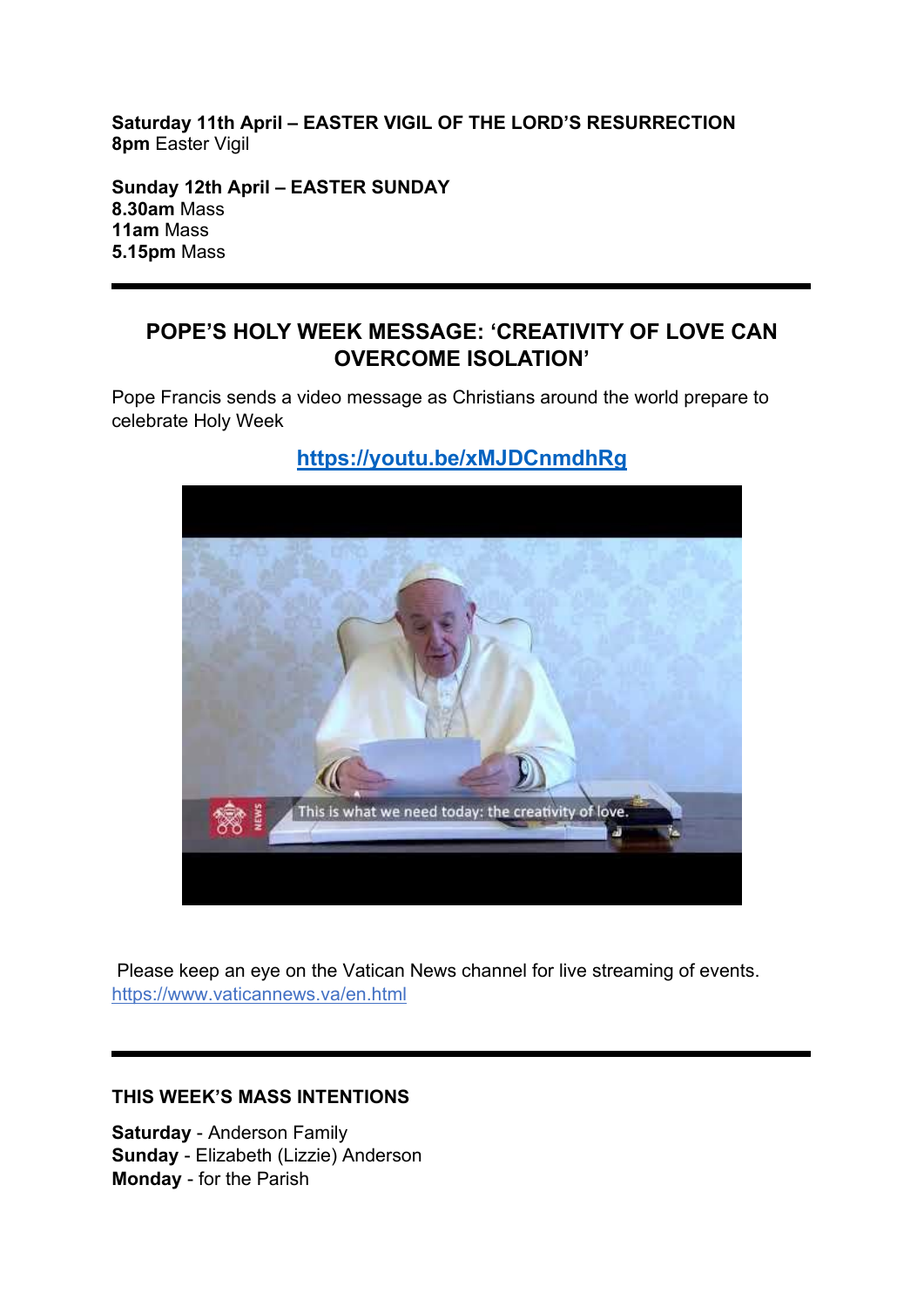**Tuesday** - for the Parish **Wednesday** - John Peck RIP **Thursday** - for the Parish **Friday** - for the Parish **Saturday** - Lizzie Brady RIP; Martin and Mary Corigan, Gery Phil Martin RIP **Sunday** - Salvatore Stifanelli; Barbet and Anderton Families RIP

To request a Mass Intention please send an email to: [parish@stedwardskettering.org.uk](mailto:parish@stedwardskettering.org.uk)

### **PLEASE PRAY FOR THOSE WHO HAVE RECENTLY DIED**

*Patricia Ives* - her funeral will take place on April 7 at the crematorium

*Anna Giuseppa Santoro* - her funeral will take place on April 7 at the crematorium

*William John Quinn* - his funeral will take place on April 8 at the crematorium

**NEWSPAPERS:** We are still receiving the newspaper deliveries. If you would like to collect a newspaper and "Magnificat" or "My Day by Day", please come to the parish office between 9am and 1pm Tuesday to Friday.



### **HOW WILL WE OBSERVE EASTER THIS YEAR IN THESE DIFFICULT TIMES?**

Here's some guidance from Rome in the form of a decree.

During this difficult time in which we are living because of the COVID-19 pandemic, and considering the impediment to the community celebration of the liturgy in church as per the direction of Bishops for their territories, a number of queries have come to this Congregation concerning the imminent celebration of Easter. In this regard, the following general Indications are offered along with some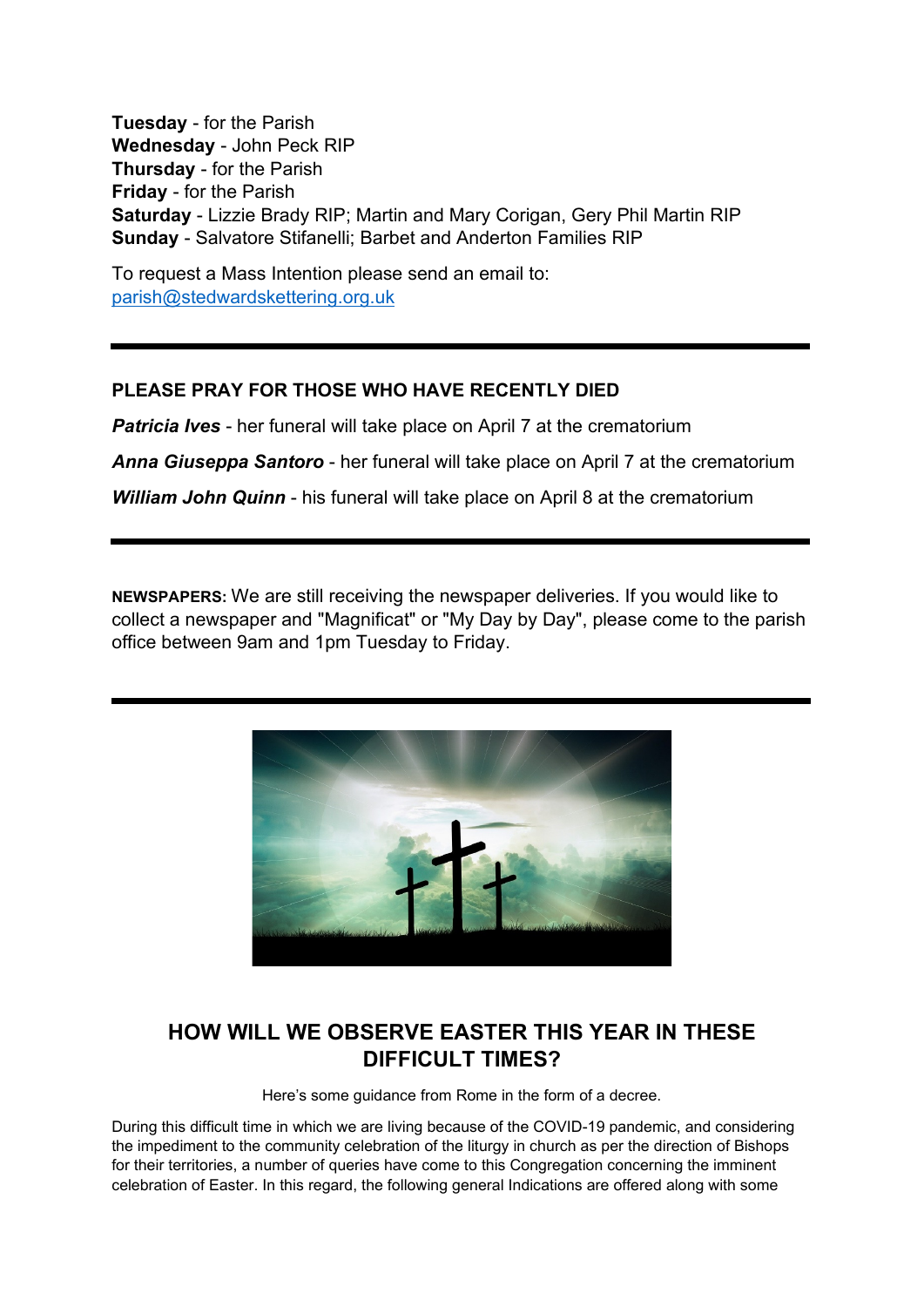suggestions for Bishops:

### **1 – Concerning the date of Easter**

Easter is the heart of the entire liturgical year and is not simply one feast among others. The Easter Triduum is celebrated over the arc of three days which is preceded by Lent and crowned by Pentecost and, therefore, cannot be transferred to another time.

### **2 – The Chrism Mass**

Having evaluated the concrete situation in the different countries, the Bishop has the faculty to postpone it to a later date.

#### **3 – Indications for the Paschal Triduum**

Wherever the civil and ecclesiastical authorities have put restrictions in place, the Sacred Triduum must be celebrated in the following way:

Bishops will give indications, which have been agreed with the Episcopal Conference, so that, in the Cathedral and parish churches, though without the physical participation of the faithful, the Bishop and parish priest(s) can celebrate the liturgical mysteries of the Paschal Triduum.

The faithful should be informed of the times of the celebration so that they can prayerfully unite themselves in their homes. On this occasion, the means of live (not recorded) televisual or internet broadcasts are helpful.

The Episcopal Conference and individual dioceses will see to it that resources are provided to support family and personal prayer.

#### **Holy Thursday**

In Cathedral and parish churches, where and in the measure that there is a real possibility of doing so, established by the one responsible, the priest(s) of the parish can celebrate the evening Mass of the Lord's Supper.

The faculty to celebrate Mass on this day in a suitable place, without the people, is granted in an exceptional manner to all priests. The washing of feet, which is already optional, is to be omitted.

At the end of the Mass of the Lord's Supper the procession with the Blessed Sacrament to the place of repose is to be omitted and the Blessed Sacrament is to be kept in the tabernacle. Priests who are unable to celebrate Mass should instead pray Vespers of the day (cf. Liturgia Horarum).

### **Good Friday**

Good Friday, in Cathedral and parish churches, where and in the measure that there is a real possibility of doing so, established by the one responsible, the Bishop/Parish Priest will celebrate the Passion of the Lord. In the Universal Prayer, the Bishop will see to it that there is a special intention for the sick, the dead, for those who feel lost or dismayed (cf. Missale Romanum, pag. 314 n. 13).

#### **Easter Sunday**

#### **The Easter Vigil**

Is to be celebrated only in Cathedral and parish churches, where and in the measure that there is a real possibility of doing so, established by the one responsible. At "The Solemn Beginning of the Vigil or Lucenarium" the preparation and lighting of the fire is omitted, the Paschal Candle is lit, the procession is omitted and the Easter Proclamation (Exsultet) follows.

The "Liturgy of the Word" then takes place. For the "Baptismal Liturgy" the "Renewal of Baptismal Promises" alone is necessary (cf. Missale Romanum, pag. 371, n. 55). The "Liturgy of the Eucharist" then follows.